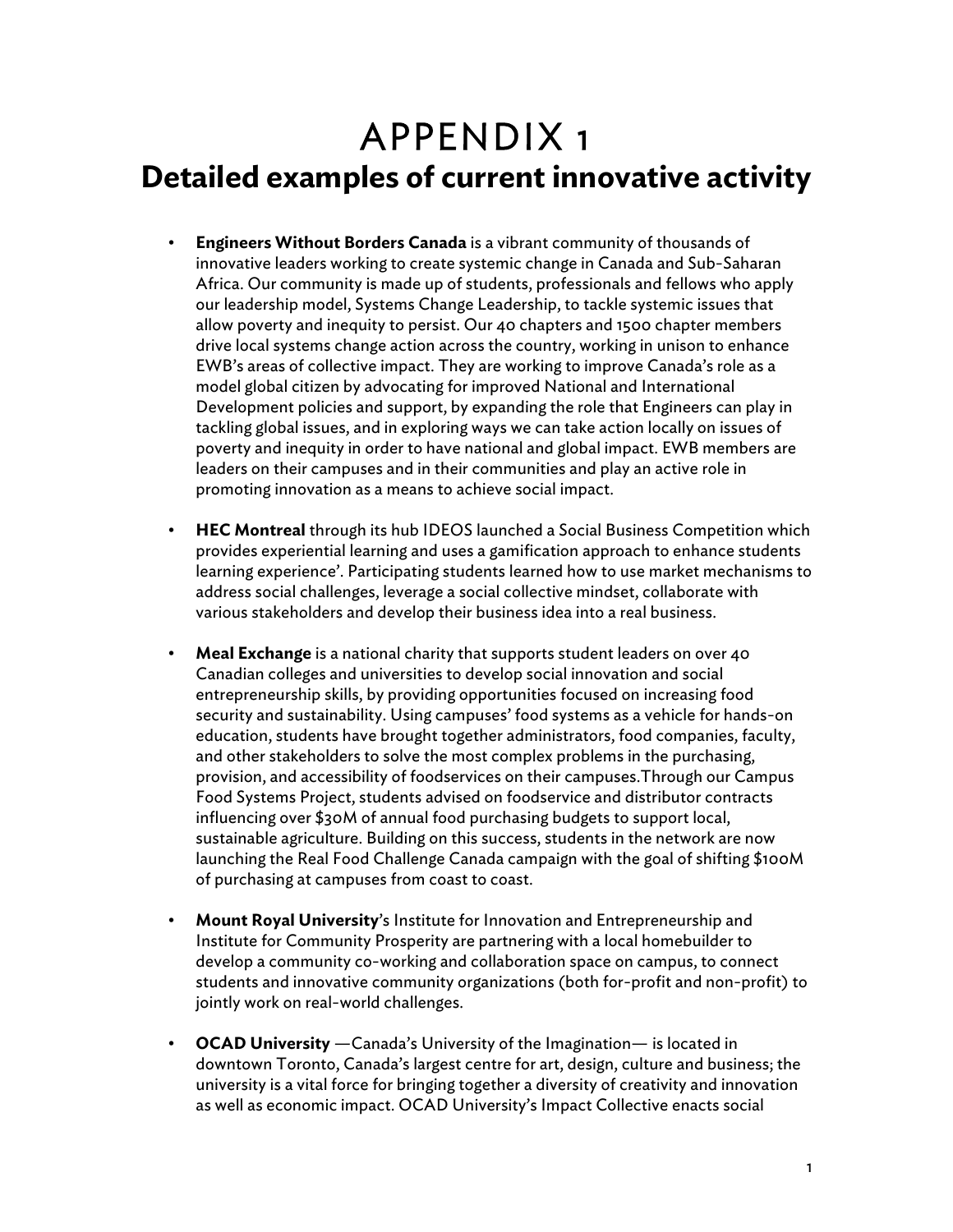innovation through critical, creative thinking and practice. This is done by mobilizing art and design to address challenges faced by society. Bridging academic and cocurricular initiatives, the Impact Collective provides experiential opportunities for the OCAD University community to channel their creative energies towards activating change and creating meaningful impact. Through research, applied creative practice, engagement and strategic partnerships, the Impact Collective connects Universitywide activities related to social innovation and entrepreneurship with the broader community. Above all, we endeavour to advance awareness of the unique role that artists and designers have in shaping a more sustainable and vibrant society.

- **ResearchImpact-ReseauImpactRecherche** is Canada's knowledge mobilization network with a mandate to maximize the social, environmental and economic impacts from university research by sharing knowledge mobilization practices. Currently with 12 university members and growing ResearchImpact has a presence across Canada: Memorial University, University of New Brunswick, Université du Québec à Montréal, Université du Montréal, Carleton University, York University, University of Guelph, Wilfrid Laurier University, McMaster University, University of Saskatchewan, Kwantlen Polytechnic University and University of Victoria. ResearchImpact is led by Executive Leads (usually Vice-presidents Research) and seeks to create impacts of research by supporting collaborations between researchers/students and partners from the public, private and non-profit sectors.
- In June 2016, the **Royal Bank of Canada** announced a commitment to help Canadian youth confidently realize their potential as they transition from education to employment and contribute to Canada's future prosperity.The commitment will focus on supporting young people to ensure future generations have the knowledge, skills and confidence needed to thrive and prosper in a rapidly-changing world. The announcement builds on RBC long-standing history with helping communities prosper through a broad range of innovative initiatives, including: the \$20 million RBC Social Finance initiative, which aims to facilitate solutions to social and environmental problems through finance; RBC Career Launch, a one-year paid work and development experience being offered to recent college or university graduates from across Canada, and RBC Amplify, an intensive 16-week internship where students work to solve some real business challenges at RBC.
- **Royal Roads University** is one of the founding partners of the Vancouver Island Social Innovation Zone, a collaboration intended to foster social innovation leadership across Vancouver island. Royal Roads is a partner of Victoria's CityStudio, and will be hosting our new Sustainable Community Development program there, in partnership with the City of Victoria. The practicum component of this graduate certificate invites students to innovate to solve an issue that impacts the city of Victoria, and encourages student community led social innovation. Royal Roads also hosts the Eric C. Douglas Centre for Entrepreneurial studies whose purpose is to "engage entrepreneurs and communities to facilitate the design and implementation of business models for new ventures that will enable a new breed of entrepreneurs to, 'make a positive difference in our communities while making a profit". Additionally, Every RRU program contains real-world and community based service learning opportunities for our students.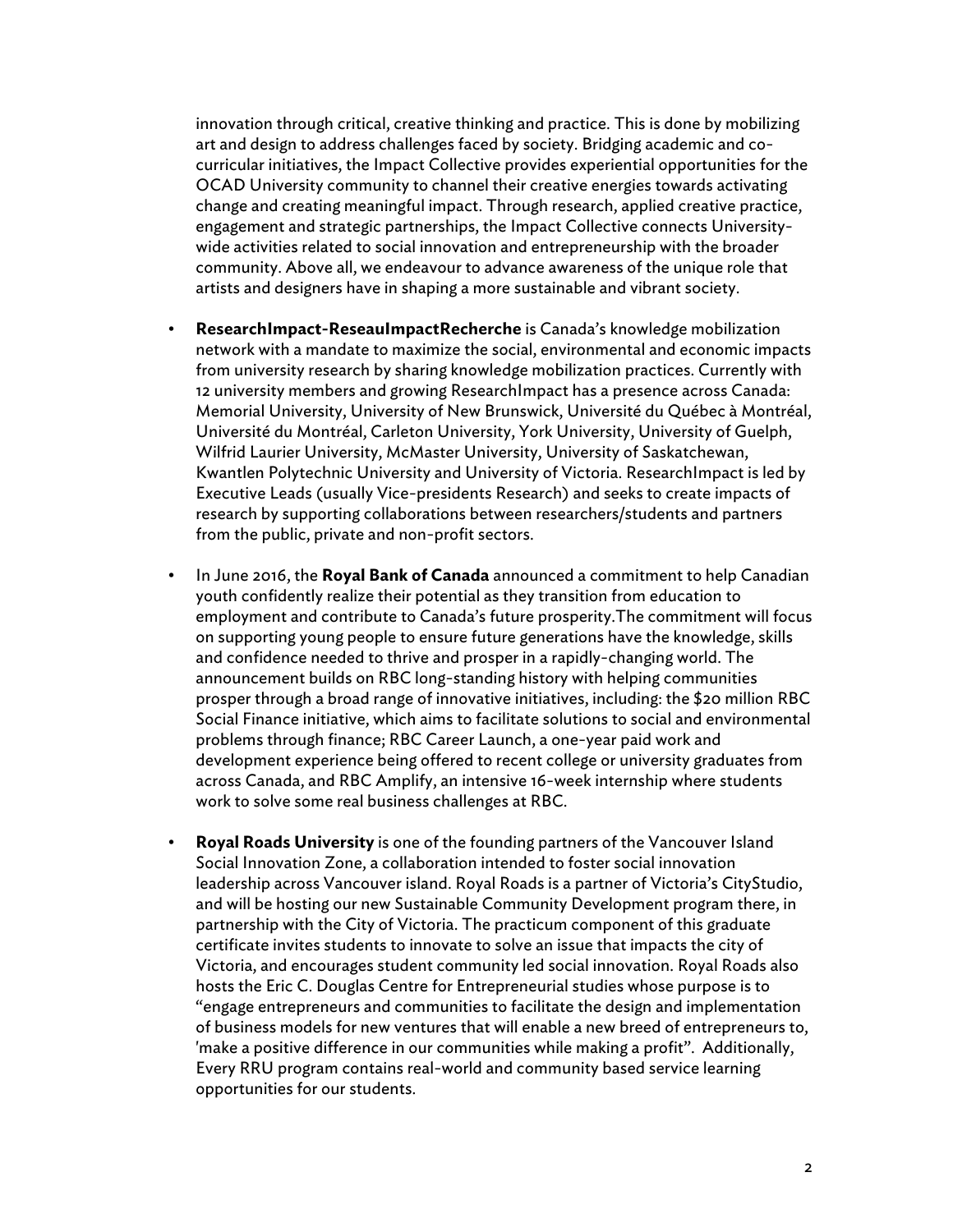- **Ryerson University** is at the forefront of innovative, career-oriented education and is an Ashoka Changemaker Campus. With a mission to serve societal need and a longstanding commitment to engaging its community, Ryerson aims to embed innovation into the fabric of Toronto, to create an ecosystem where students, faculty, staff and community members can collaborate with each other to transform ideas into practical innovations. Ryerson is transforming education through dedicated courses focused on innovation and entrepreneurship. Building on the success of its DMZ, the topranked university incubator in North America and third in the world, Ryerson's approach to "zone learning" provides mentorship, skills development, co-working space and a network of cross-disciplinary collaborations with companies, community organizations, and governments. Ryerson is working hard to inspire social change, accelerate ideas, create jobs, and empower the next generation of committed changemakers.
- **Simon Fraser University**, through its RADIUS initiative at the Beedie School of Business, has partnered with Ecotrust Canada, Mitacs Canada and a host of Vancouver Downtown Eastside (DTES) social enterprise leaders and supporters to build the Local Economic Development Lab (LEDlab), dedicated to creating a more dynamic and inclusive inner city economy. Time bound, place based, and action focused, the LEDlab embeds itself in community to better understand the conditions for inclusive and sustainable economic development, engaging stakeholders from across the system to help build solutions from the ground up. It works on Community Acceleration through training and connecting talented, created and motivated graduate students to work full time with local organizations trying to advance innovative social enterprise concepts. It also works at a systems level in a 'Lab' format to share skills and knowledge, and collaborate to change economic systems to better support the DTES community.
- **The University of Guelph** was recently awarded \$76.6 million from the Canada First Research Excellence Fund Based to increase capacity for innovation in agriculture, food, and sustainability,. While giving rise to a host of new initiatives, this funding will also expand the growth of the University's existing innovation and social enterprise ecosystems, including:
	- $\circ$  The Catalyst Centre, which supports faculty, staff and students to transform the University's world-class research into innovations with maximized economic, social and environmental benefits.
	- o The Centre for Business and Social Entrepreneurship, which facilitates student consulting services for local businesses, non-profits, and charities. It also runs an enterprise incubator, open to students and community members, and helps faculty embed experiential-learning projects into courses for students.
	- o Ideas Congress, which partners with Feeding 9 Billion to offer a pioneering interdisciplinary class for undergraduate students. This supports students to develop impactful food-security projects and equip them with skills and confidence as social-innovators for course credit.
	- $\circ$  The Community Engaged Scholarship Institute, which builds communityuniversity research partnerships. Its new collaboration with the City of Guelph has created a civic innovation lab that helps both these organizations address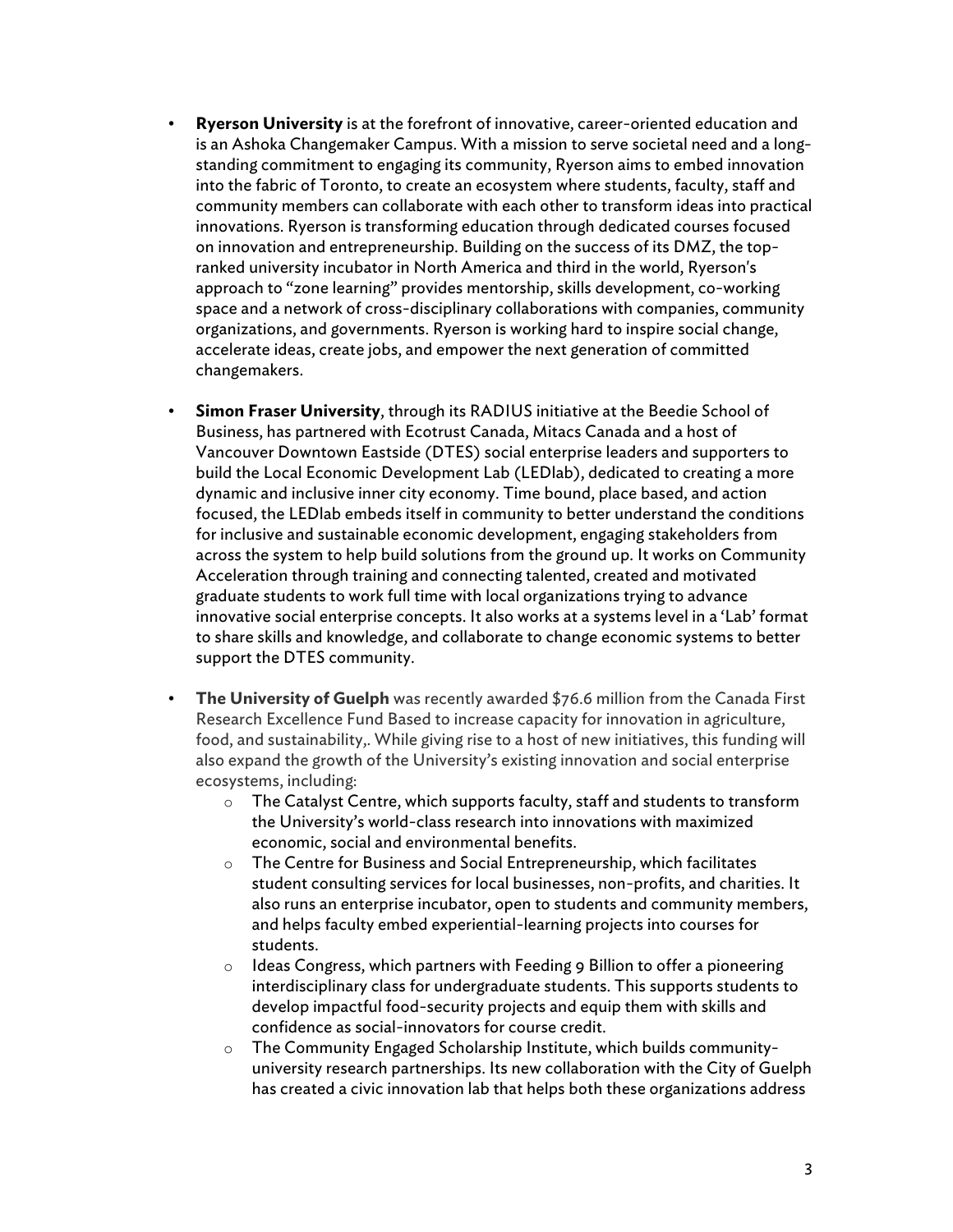the complex challenges facing the community, through social innovation, open government, and participatory democracy.

- **The University of New Brunswick's** social entrepreneurship centre, the Pond-Deshpande Centre, and the New Brunswick Social Policy Research Network, cofounded NouLAB - New Brunswick's public and social innovation lab. NouLAB employs innovative methodologies, borrowed from the start-up, entrepreneurial community and stakeholder engagement practices, to address pressing social, environmental, and economic challenges. NouLAB connects change makers from government, academia, community and industry around pressing local issues, and facilitates their journey through social systems change. In so doing, NouLAB collaboratively develops better solutions, while simultaneously building the innovation capacity of lab participants and organizations. Current labs include Healthy Aging and Immigration Retention; addressing the pressing issues of a declining and aging population
- **The University of Victoria** has several social innovation and entrepreneurial initiatives that are connecting students, faculty and staff to the needs of local community:
	- o The Service Learning Internship Program (SLIP) supports co-op positions in community-based organizations working collaboratively with UVic on joint research-related projects.
	- o UVic is one of the founding partners of the Vancouver Island Social Innovation Zone (VISIZ) RECODE program, a collaboration to support social innovation, social enterprise and social finance on Vancouver Island, VISIZ is a growing collaboration of partners working to make Vancouver Island the place to test and grow enterprising solutions to social issues.
	- $\circ$  UVic is a founding partner of Victoria's CityStudio innovation hub, connecting students, faculty and community to co-create, design and launch projects that are connected to local city planning and development;
	- o The University of Victoria Coast Capital Savings Innovation Centre provides tools, expertise and space on campus to help entrepreneurs develop ideas and partner clients with advisers and mentors from the community.
- **Wilfrid Laurier University** offers an undergraduate program in Social Entrepreneurship and has earned the Ashoka ChangeMaker Campus designation for its social innovation and entrepreneurial offerings. Laurier is also a founding academic partner of Communitech, the Region of Waterloo's industry innovation centre. The new Lazaridis Institute for the Management of Technology Enterprises will pave the way to continued global leadership in entrepreneurship. Laurier's Schlegel Centre for Entrepreneurship and Social Innovation is tied into academic programming in Business ( Entrepreneurship), Arts (Social Entrepreneurship), and also has entrepreneurship courses in the faculties of Social Work, Music, and Science. Laurier runs a LaunchPad accelerator centre at both Communitech in downtown Kitchener and in Brantford. Our Neighbourhood ChangeMaker Workshop series is open to community members seeking to make positive social impact through new business